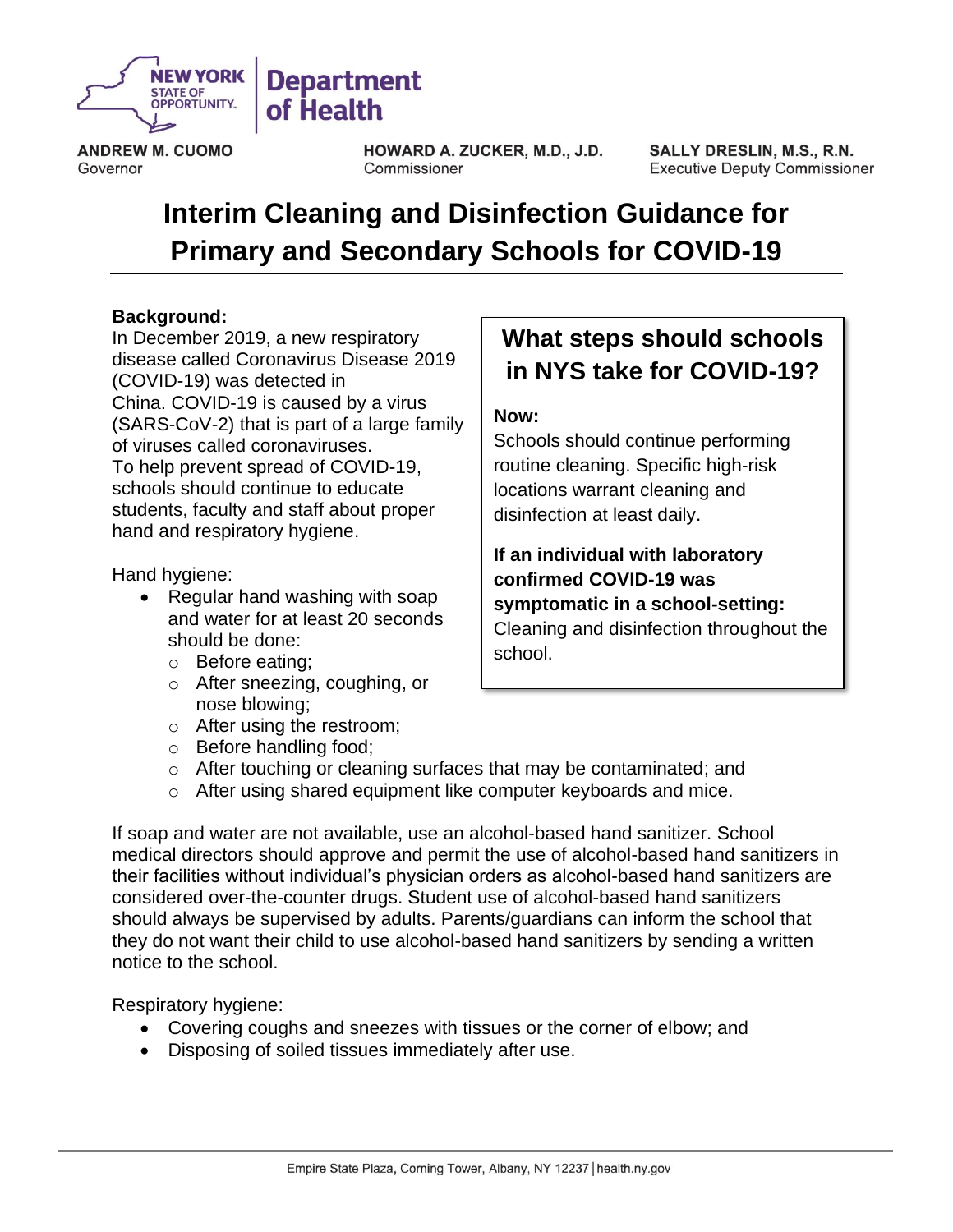#### **Routine Cleaning:**

Soiled and frequently touched surfaces can be reservoirs for pathogens, resulting in a continued transmission to people. Therefore, for pathogenic microorganisms that can transmit disease through indirect contact (transmission through contaminated surfaces), extra attention must be paid to surfaces that are touched most often by different individuals. **As part of standard infection control practices in school settings, routine cleaning should be continued.**

In New York State, all primary and secondary schools are required to use green cleaning products. For additional information on the laws regarding the use of green cleaning products, see the **Policies, Guidelines and Report** section of NY's Green Cleaning Program website. Routine cleaning of school settings include:

- Cleaning high contact surfaces that are touched by many different people, such as light switches, handrails and doorknobs/handles.
- Dust- and wet-mopping or auto-scrubbing floors.
- Vacuuming of entryways and high traffic areas.
- Removing trash.
- Cleaning restrooms.
- Wiping heat and air conditioner vents.
- Spot cleaning walls.
- Spot cleaning carpets.
- Dusting horizontal surfaces and light fixtures.
- Cleaning spills.

#### **Specific high-risk locations within a school warrant cleaning and disinfection before a confirmed case of COVID-19 occurs in the school.**

Examples of these locations include:

#### Health Office

- Clean and disinfect health cots regularly (after each student use)
- Cover treatment tables and use pillow protectors
- Discard or launder coverings after each use

#### Lunchrooms

• Clean and disinfect lunch tables regularly (at least once daily)

#### Athletic Rooms

- Establish a regular cleaning schedule for shared environmental surfaces such as wrestling mats or strength-training equipment
- Disinfect mats and other high-use equipment at least daily

#### Other Frequently Touched Surfaces

• Clean and disinfect frequently touched surfaces at least once daily after students have left for the day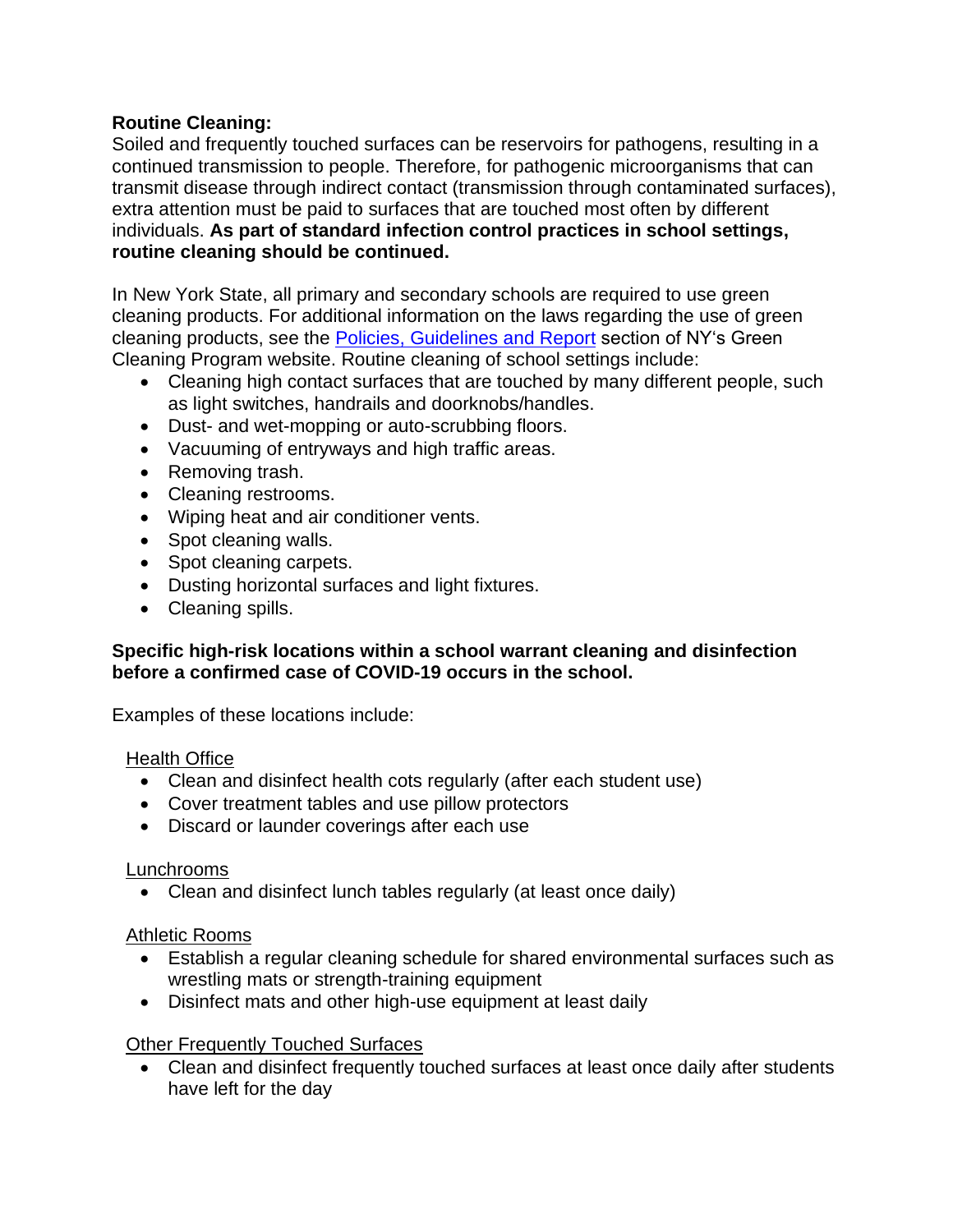#### **Cleaning and Disinfection:**

Cleaning removes germs, dirt and impurities from surfaces or objects, while disinfecting kills germs on surfaces or objects. **If a laboratory confirmed case of COVID-19 was symptomatic while in the school setting, custodial staff should perform cleaning and disinfection of frequently touched areas throughout the school.**

**Step 1: Cleaning:** Always clean surfaces prior to use of disinfectants in order to reduce soil and remove germs. Dirt and other materials on surfaces can reduce the effectiveness of disinfectants. For combination products that can both clean and disinfect, always follow the instructions on the specific product label to ensure effective use. In New York State, all primary and secondary schools, state agencies, and state authorities are required to use green cleaning products. For additional information on the laws regarding the use of green cleaning products, see the [Policies, Guidelines and](https://greencleaning.ny.gov/Policies.asp)  [Report](https://greencleaning.ny.gov/Policies.asp) section of NY's Green Cleaning Program website.

**Step 2: Disinfection:** Cleaning of soiled areas must be completed prior to disinfection to ensure the effectiveness of the disinfectant product. **NYS Green Cleaning Program does not address the use of disinfection products. Disinfection products may be used in school settings as needed at any time.**  If EPA- and DEC\*-registered products specifically labeled for SARS-CoV-2 are not available, disinfect surfaces using a

### **Examples of frequently touched areas in schools:**

- Classroom desks and chairs;
- Lunchroom tables and chairs;
- Door handles and push plates;
- Handrails;
- Kitchen and bathroom faucets;
- Light switches;
- Handles on equipment (e.g., athletic equipment);
- Buttons on vending machines and elevators;
- Shared telephones;
- Shared desktops;
- Shared computer keyboards and mice; and
- Bus seats and handrails.

**Note:** Computer keyboards are difficult to clean due to the spaces between keys and the sensitivity of its hardware to liquids. When shared, they may contribute to indirect transmission. Locations with community use computers should provide posted signs regarding proper hand hygiene before and after using the computers to minimize disease transmission. Also, consider using keyboard covers to protect the hardware against spills and facilitate cleaning.

disinfectant labeled to be effective against rhinovirus and/or human coronavirus. If such products are unavailable, it is also acceptable to use a fresh 2% chlorine bleach solution (approximately 1 tablespoon of bleach in 1 quart of water). Prepare the bleach solution daily or as needed. EPA- and DEC\*- registered disinfectants specifically labeled as effective against SARS-CoV-2 may become commercially available at a future time and once available, those products should be used for targeted disinfection of frequently touched surfaces.